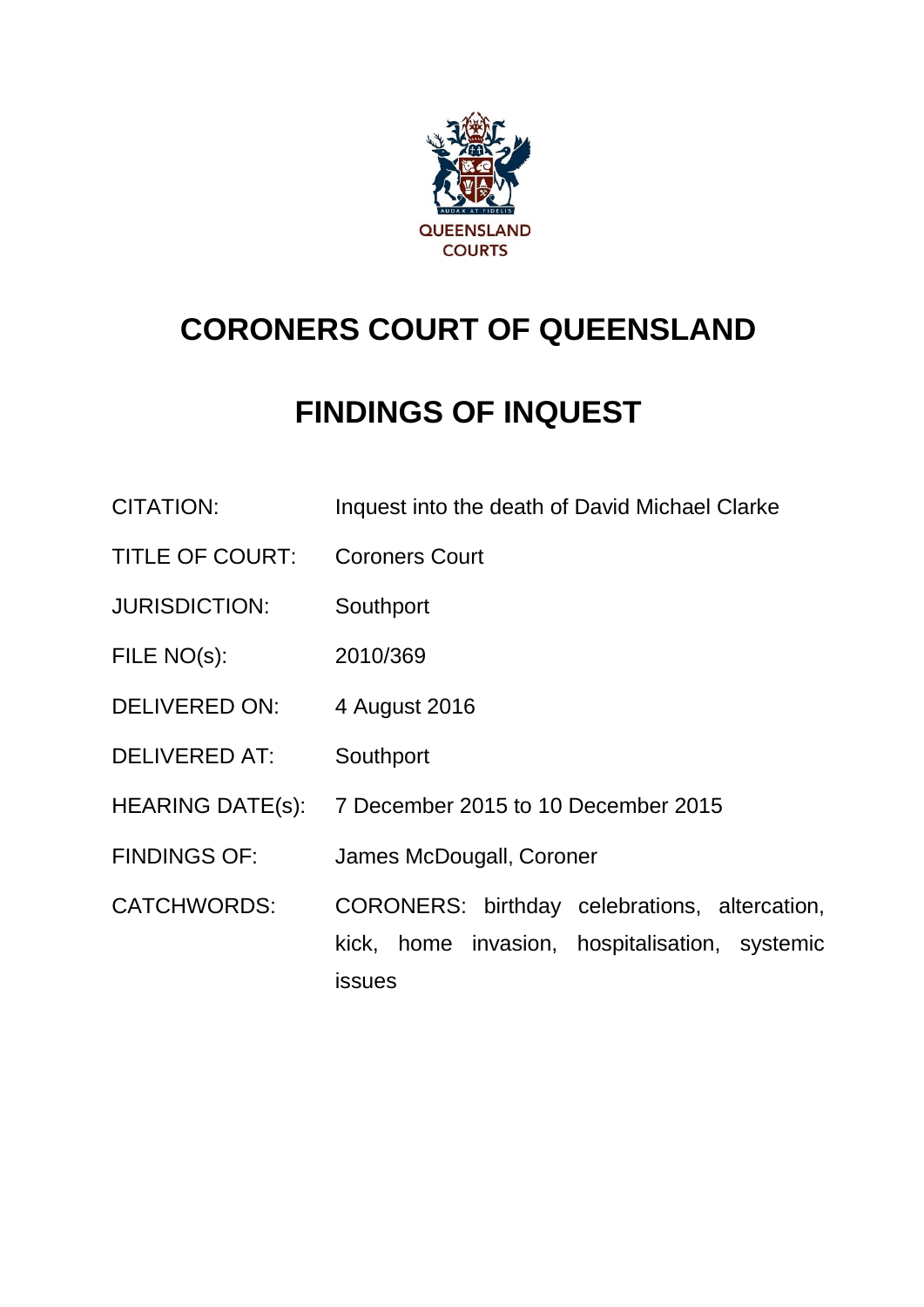## REPRESENTATION:

Counsel Assisting the Coroner: Ms Julie Sharp

Gold Coast Hospital & Health Service, Queensland Heath:

|                                   | Ms                         |                         | Stephanie | Gallagher                      |
|-----------------------------------|----------------------------|-------------------------|-----------|--------------------------------|
|                                   | (instructed by GCHHS & QH) |                         |           |                                |
| <b>Queensland Police Service:</b> |                            | <b>Business Agency)</b> |           | Mr Craig Capper (Public Safety |
| Mr Jeffrey Zinn:                  |                            | McCallum Lawyers)       |           | Mr Andrew Moloney (Moloney     |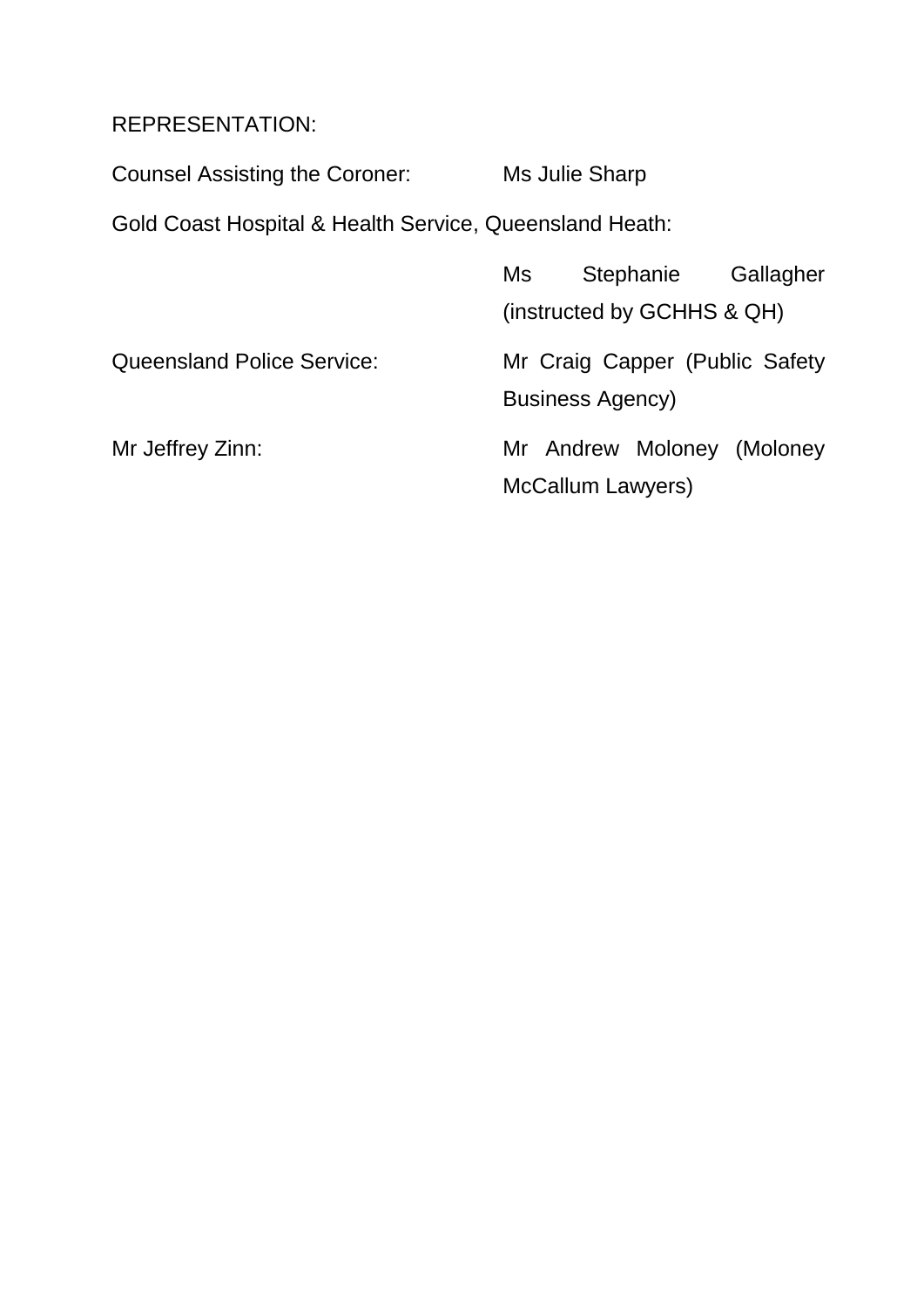# Contents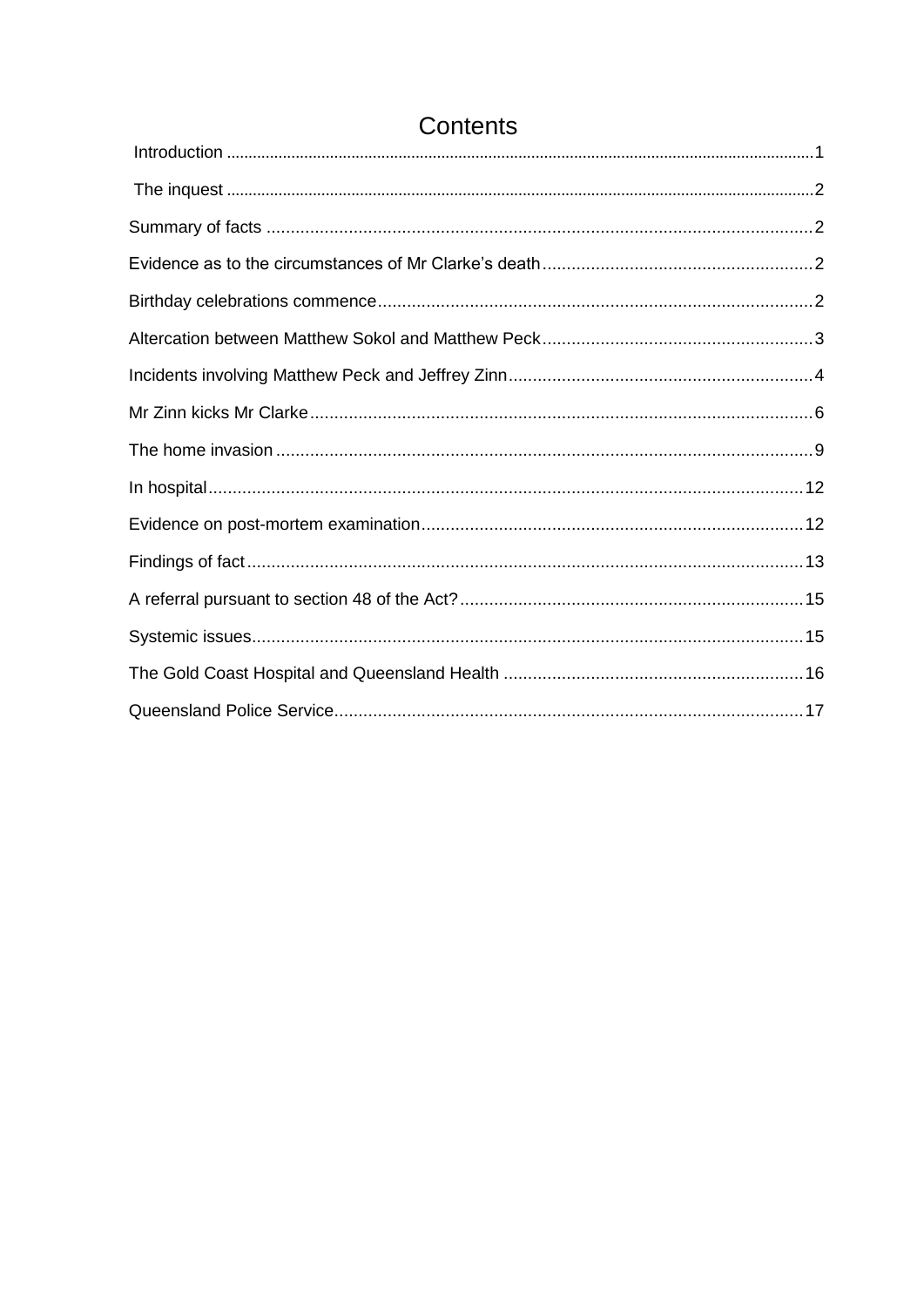# <span id="page-3-0"></span>**Introduction**

- 1. David Michael Clarke was born on 26.01.1954. He spent most of his working life as a statistician working for the Australian Bureau of Statistics in the Northern Territory. He later graduated in psychology at Griffith University and worked as a psychologist specialising in rehabilitation of people with alcohol and substance abuse problems at the Gold Coast. He also worked as a psychologist with Centrelink and as the Drug Court Coordinator for the Gold Coast Drug Council. The emotional toll of his work led Mr Clarke to become an alcoholic and he moved to Palm Beach withdrawing from friends and family and retreating to a life with little money or support. He was living in low cost accommodation at 1488 Gold Coast Highway as at 26 and 27 January 2010 and drinking heavily over that period to celebrate his birthday.
- 2. Mr David Clarke died on 30 January 2010. A police investigation into his death concluded with Mr Jeffrey Walter Zinn being charged with manslaughter and other offences. On 13 September 2010, those charges were struck out in the Southport Magistrates Court. A subsequent review by police determined insufficient evidence to re-charge Mr Zinn.
- 3. Pre-inquest conferences were held on 12 August and 24 November 2015, in advance of the inquest which proceeded over four days from 7–10 December 2015. The issues identified for examination at the inquest –
	- (i) The findings required by s. 45(2) of the *Coroners Act 2003;* namely the identity of the deceased person, when, where and how he died and what caused his death;
	- (ii) The specific circumstances surrounding Mr Clarke's death, including the mechanism of and relevance of any assaults committed upon him from 26 January 2010, until his death;
	- (iii) The adequacy and appropriateness of the interactions with Mr Clarke by responding police, emergency communications staff and hospital staff leading up to his admission to hospital, and subsequent death;
	- (iv) Whether the police investigation into the assaults upon Mr Clarke ought to have been commenced earlier; and
	- (v) Whether any change to the existing arrangements for reporting assaults by hospital staff committed upon patients prior to their arrival at the hospital, with or without the consent of the patient, are necessary and appropriate.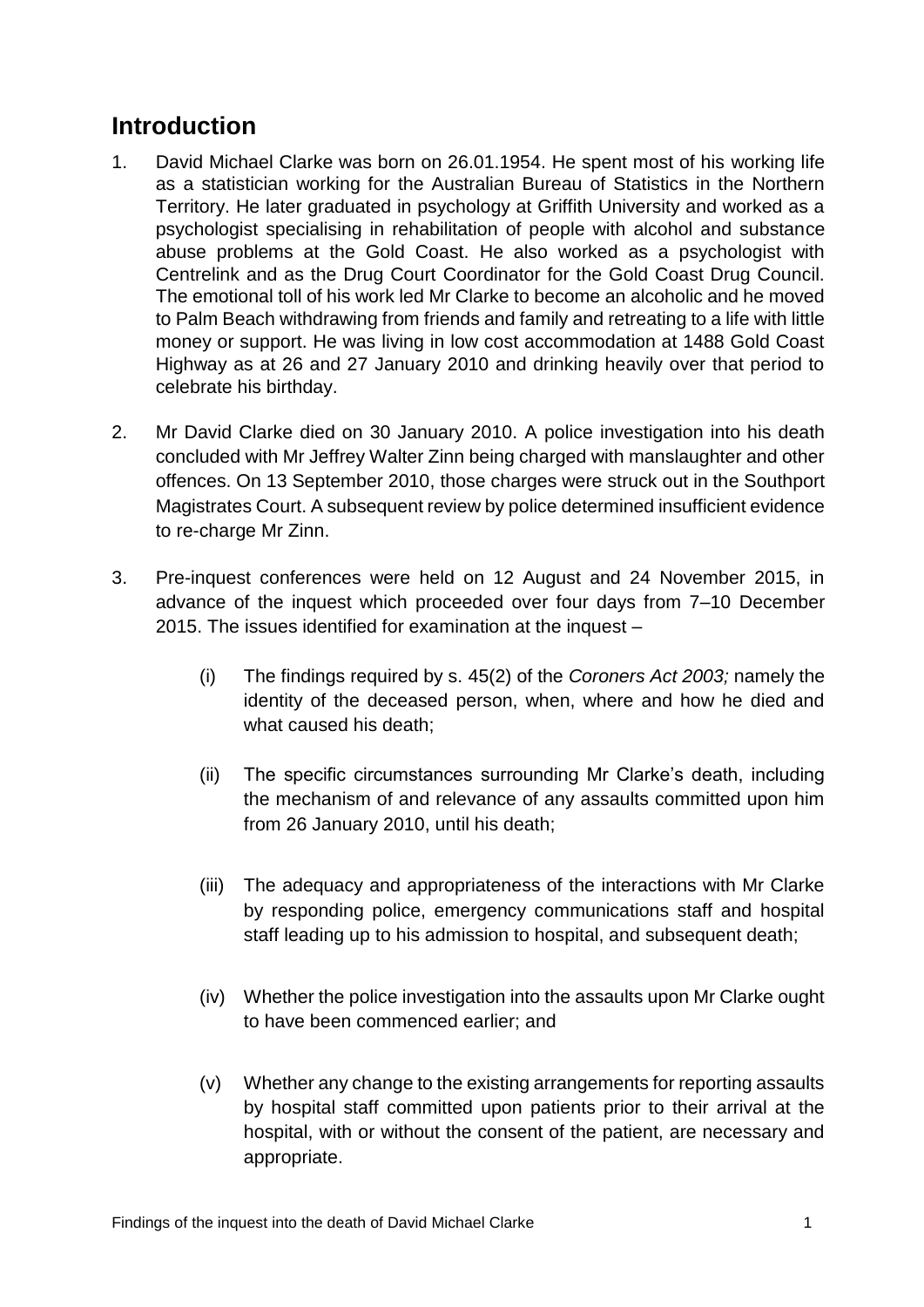# <span id="page-4-0"></span>**The inquest**

- 4. At the inquest I received evidence in the form of a large number of exhibits, including a post-mortem report, statements of witnesses, transcripts of interviews, recordings of triple-0 calls and re-enactments of the events of 26 and 27 January 2010. Oral evidence was given in the inquest by 18 witnesses. Subsection 45(2) of the *Coroners Act 2003* requires a coroner investigating a death to, if possible, find –
	- (a) who the deceased person is; and
	- (b) how the person died; and
	- (c) where the person died; and
	- (d) what caused the person to die?

## <span id="page-4-1"></span>**Summary of facts**

- 5. Mr Clarke died in the Intensive Care Unit of the Gold Coast Hospital at Southport, Queensland at 3.50am on 30 January 2010. The cause of Mr Clarke's death was intra-abdominal haemorrhage due to or as a consequence of splenic laceration, due to or as a consequence of blunt force injury to the back. The other significant condition noted by the pathologist, Dr Little, was complications of chronic liver disease.
- 6. The real area of controversy in the inquest was how Mr Clarke died in particular, what caused the fatal injury to the spleen.

## <span id="page-4-2"></span>**Evidence as to the circumstances of Mr Clarke's death**

7. Detective Sergeant Blanch became involved in the investigation into Mr Clarke's death on 30 January 2010. At that time he was not the lead investigator, but took on that role for the purpose of reporting to the Coroner. Detective Sergeant Blanch has prepared a detailed and lengthy report, which summarises the evidence gathered by police during the course of the investigation. The relevant events took place on the night of 26 January 2010 and the early hours of 27 January 2010. The various relevant events took place at and in the vicinity of 1488 Gold Coast Highway where there was a complex of units. Mr Clarke lived at unit 11.

#### <span id="page-4-3"></span>**Birthday celebrations commence**

8. On 26 January 2010 (Australia Day and Mr Clarke's birthday), Mr Clarke started drinking at about 8.00am. He was joined by his friend Terry Davies, who said that there were two other people drinking with Mr Clarke that morning. Those people were Matthew Sokol and Mr Sokol's flatmate, Robbie Floyd. Mr Davies said that Mr Clarke told him that he had been up all night the night before drinking with Robbie and Matthew, although Mr Sokol couldn't be sure of that. Mr Clarke was described as "*merry*" at that time. At about 10.00am that group went to Swells Tavern, either on foot or by taxi. Detective Sergeant Blanch's report mentions CCTV footage which was obtained and shows the group drinking heavily at Swells Tavern. The detective notes that there were no incidents of violence observed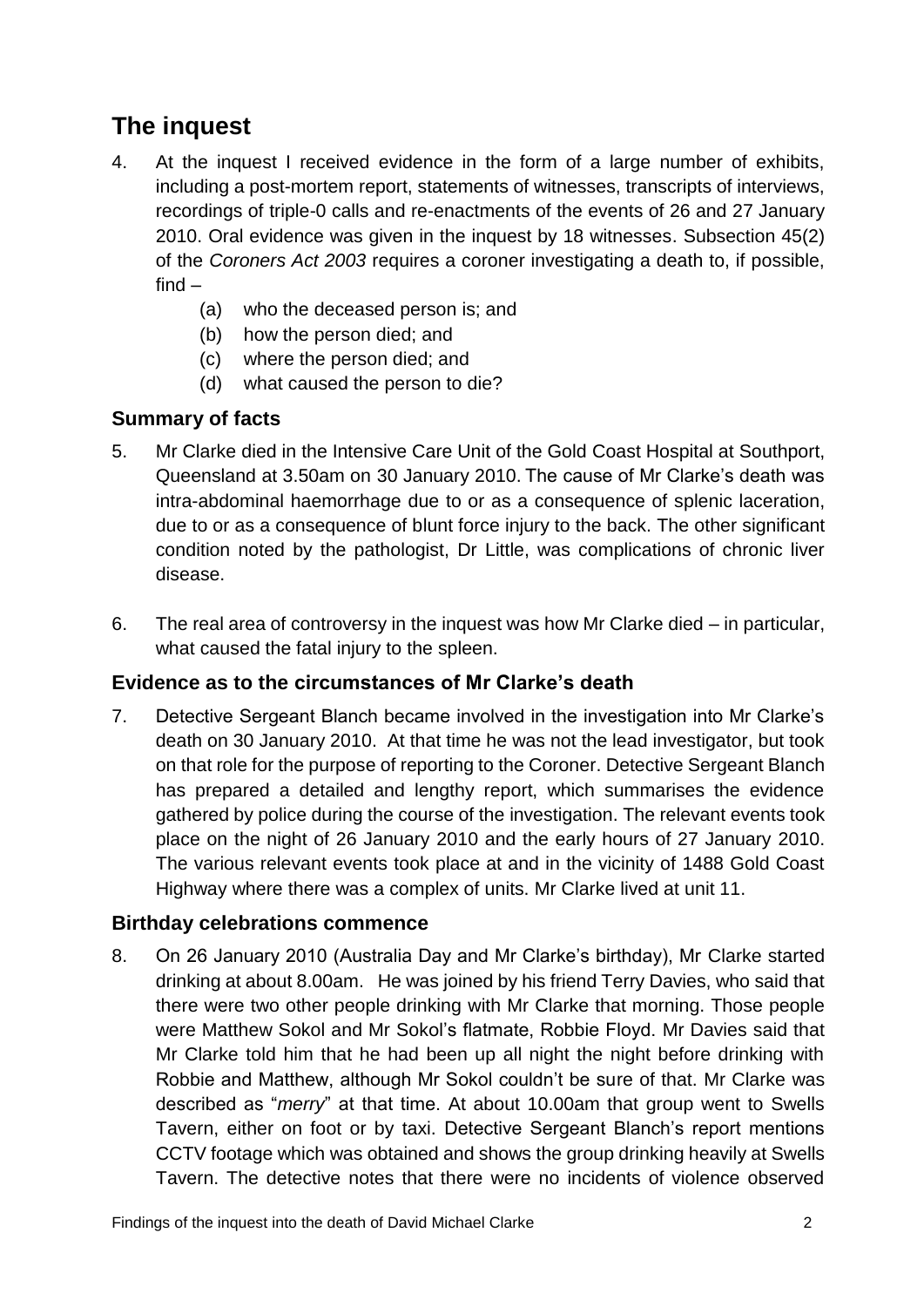involving any members of the group while they were at the tavern. The CCTV footage further shows that the group left the tavern at mid-day, all unsteady on their feet and apparently considerably intoxicated. Records show that Mr Clarke used his mobile phone to call a taxi and they returned to 1488 Gold Coast Highway where they continued drinking. The party continued throughout the course of the afternoon. At about 3.30pm Matthew Peck arrived at Mr Clarke's place to join in the birthday celebrations. He arrived with two cartons of beer.

- 9. At about 5.00pm, Mr Clarke, Matthew Sokol and Matthew Peck walked to the Tallebudgera Surf Life Saving Club. CCTV footage shows the group leaving the premises after Mr Clarke and Mr Sokol had been refused entry on account of their state of intoxication.
- 10. Around 6.30 to 6.45pm, a man called David Anderson arrived at Mr Clarke's residence, having been invited there for the birthday celebrations. He estimates that there were about fifteen people there when he arrived. The group included Matthew Peck, Summer Harris, Terry Davies and Matthew Sokol. Mr Anderson brought with him a bottle of whiskey, although he does not drink himself. He observed that "*everyone seemed to be drunk*" with shots of Tequila and Southern Comfort being consumed. There is conflicting evidence about whether Mr Clarke made a trip to the bottle shop at about 9.30pm. It is not necessary to resolve that conflict.

#### <span id="page-5-0"></span>**Altercation between Matthew Sokol and Matthew Peck**

- 11. At about 10.00pm the first significant incident took place in front of Mr Clarke's residence. This was a fight that started with a verbal argument between Matthew Peck and Matthew Sokol. The common thread in the evidence is that Matthew Sokol was causing trouble and Mr Clarke, with Mr Peck, attempted to evict him from the party. There was a struggle between the three men and the police were called.
- 12. There is conflicting evidence about whether Mr Clarke was assaulted during the course of that struggle. Mr Davies told police that he did not see any kicks or punches land on Mr Clarke's body. In the Inquest he was less certain about that, saying that "*a couple of little karate kicks*" were delivered. Mr Davies also gave evidence that "*someone was kicking Dave, I know that*". When reminded of the account that he gave to police, Mr Davies confirmed that he did not in fact see any kicks or punches at that time. But again, under cross-examination, Mr Davies reiterated that he had seen somebody kicking Mr Clarke using "*little karate kicks*" but he did not see where those kicks landed.
- 13. Mr Anderson, on the other hand, saw Mr Sokol punch Mr Clarke in the right side of his head during that altercation. According to him, Mr Clarke fought back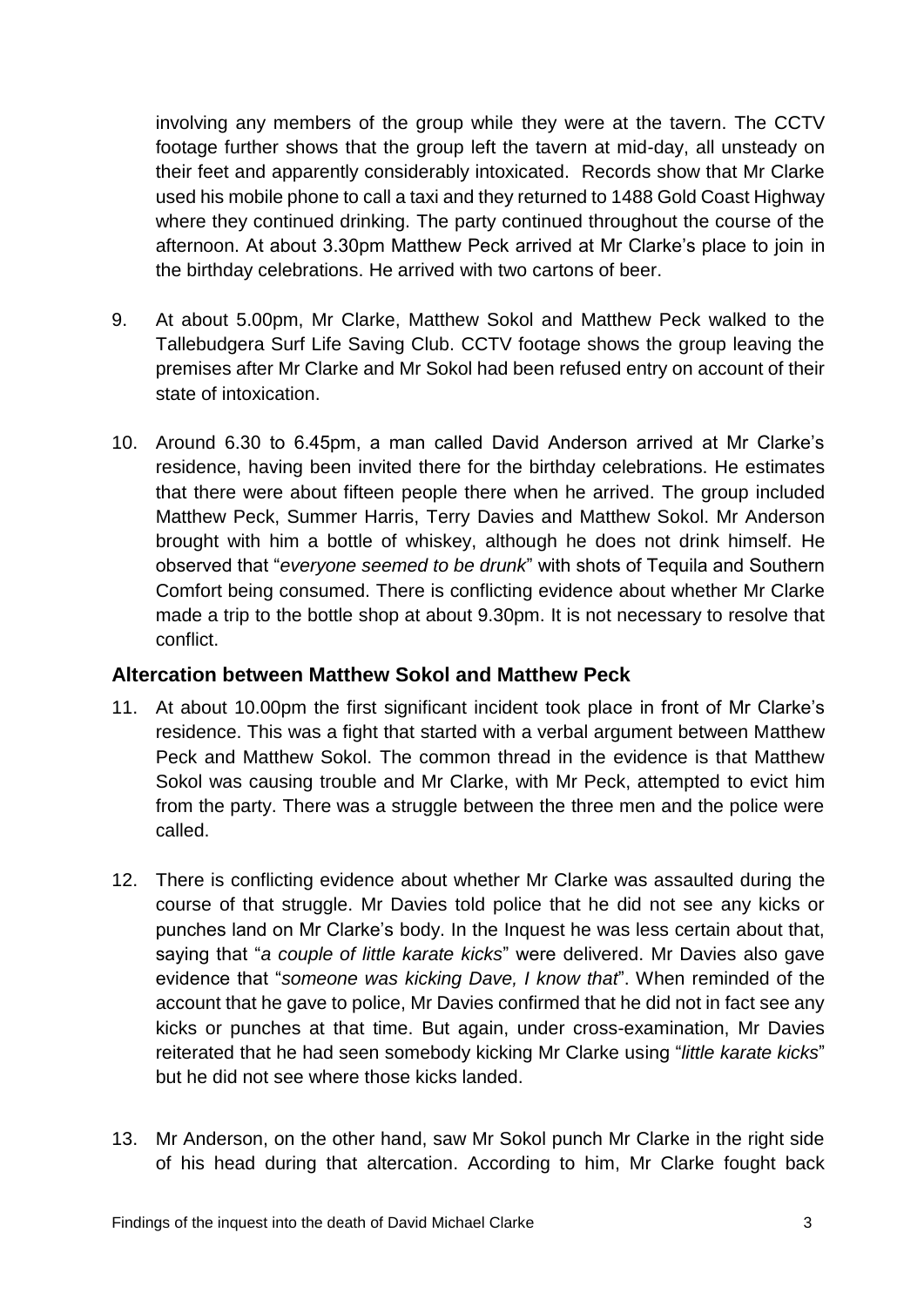punching Mr Sokol in the head. Mr Peck told police that Mr Sokol was swinging punches at Dave, but did not recall Mr Clarke being injured at that time. The protagonist, Matthew Sokol, admitted to the police and in evidence in the Inquest that he had gone back to his unit to get a knife during the course of this altercation. Mr Sokol's evidence was that he was very intoxicated at the time, he does not recall being asked to leave the party, and only recalls being in a physical altercation with Mr Peck. Despite his intoxication, and the passage of time, Mr Sokol positively states that he did not throw any punches or kicks at Mr Clarke.

14. At about 11.00 o'clock pm, Constables Young and Jarman arrived at 1488 Gold Coast Highway in response to a call regarding a male person with a knife. The officers observed Mr Sokol to be bleeding on his face and extremely affected by alcohol. He was ultimately taken to the watch house. Constable Jarman observed that Mr Clarke was also heavily intoxicated and "*wobbled on his feet*". He and Constable Young observed blood coming from his wrist but when they offered Mr Clarke medical assistance with an offer to call an ambulance, Mr Clarke replied "*No I don't need help. It is nothing*." Dr Little who performed the post mortem examination did not see any lacerations consistent with such an injury.

#### <span id="page-6-0"></span>**Incidents involving Matthew Peck and Jeffrey Zinn**

- 15. After the police left, Mr Peck decided to go to Summer Harris' unit in the same complex where, he said Jeffrey Zinn opened the door and told him to "*fuck off*". According to Mr Peck, an altercation then broke out between him and Mr Zinn which extended out onto the highway. Mr Peck describes that incident as being short lived and involving hits delivered to Mr Zinn and threats made to him by Mr Zinn. Mr Zinn does not remember that incident, although he made mention of an incident occurring at Ms Harris' unit when Mr Peck came over to have some cannabis chopped up.
- 16. The next incident of significance occurred when Mr Clarke and Mr Peck went to Mr Zinn's unit. According to Mr Peck, "*Dave just wanted to sort it out and make sure everything was alright between us*".
- 17. Quite the opposite transpired. Mr Zinn's account is that while Mr Clarke stood at the doorway, Mr Peck came into his unit and started to throw punches to his head. Mr Zinn was sitting on a couch inside the unit with his girlfriend Alexandra Stanley. As Mr Peck was punching him, Mr Zinn described (and demonstrated) falling into Ms Stanley, which caused her to become a target of Mr Peck's blows. Mr Zinn thought that Mr Peck had punched his girlfriend in the face during the course of trying to punch him – a kind of collateral damage in the attack. That made Mr Zinn angry and he picked up a crowbar and chased Mr Peck out onto the Gold Coast Highway.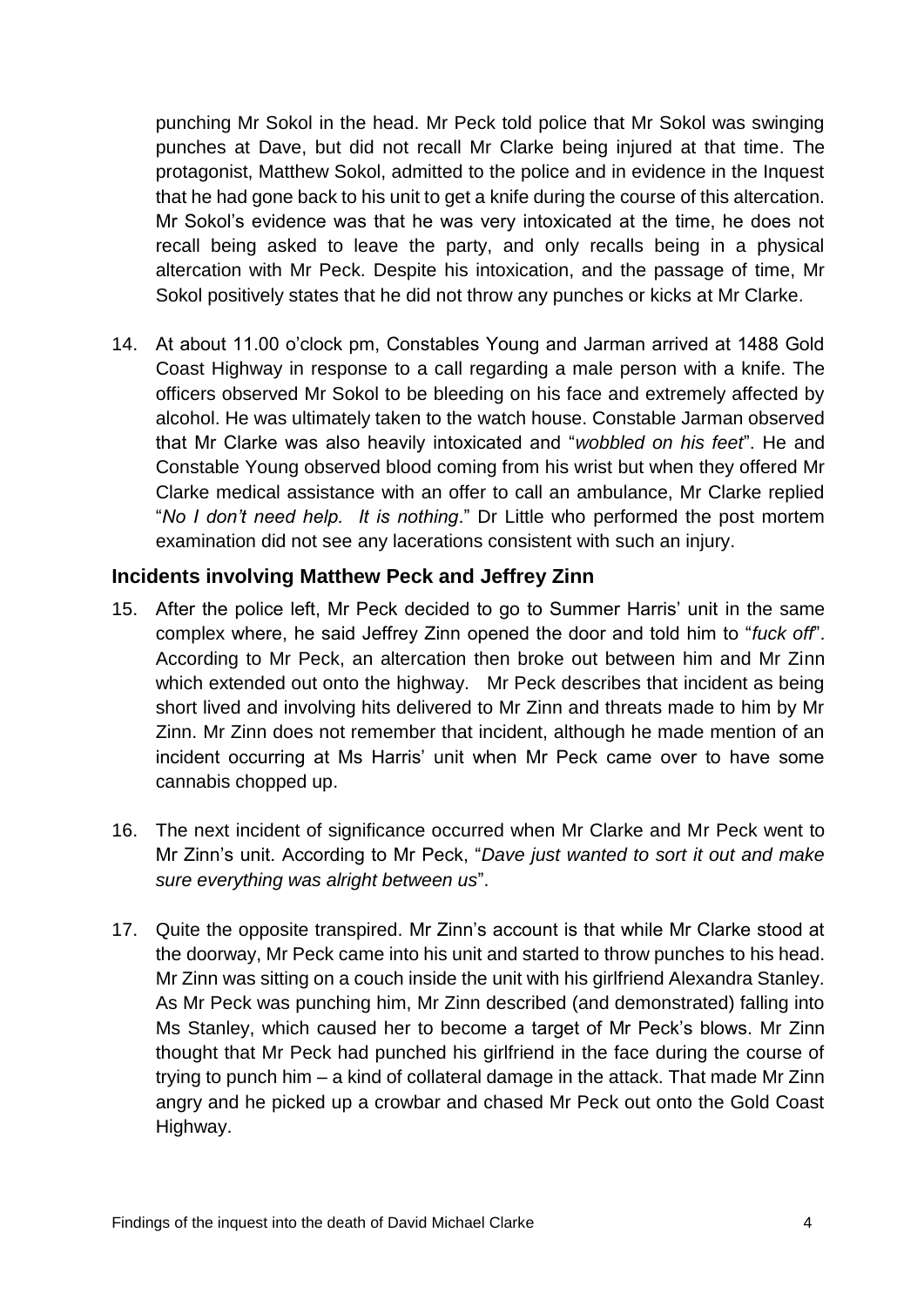- 18. Mr Zinn gave an apparently frank account to the police about that incident during the re-enactment. It is evident that Mr Zinn remained very angry with Mr Peck and used the crowbar to assault Mr Peck. Mr Peck recalled being hit on the left hand side of his head about three times and to the body a couple of times. Mr Zinn was eventually disarmed and he returned to his unit at 1488 Gold Coast Highway.
- 19. A passing motorist, Gareth Bradden, stopped to assist Mr Peck who was lying on the road and in danger of being hit by traffic. Mr Bradden pointed out on an aerial photograph that he found Mr Peck on the Gold Coast Highway opposite the intersection of 28<sup>th</sup> Avenue and the Gold Coast Highway. He later corrected that, indicating a position further south. He described Mr Peck as making noises indicating pain but he did not see any injuries. Importantly, Mr Bradden described seeing a group of three men in their 20s approaching from the other side of the highway. Mr Bradden made his way back to his car and Mr Peck tried to get in with him. Mr Bradden prevented that and drove away. Mr Bradden estimates that those events took place from about 12.45 to 12.50am.
- 20. Although Mr Bradden described three men crossing the road, other evidence suggests only two men having done so. Mr Bradden said that two of the men he saw were not wearing shirts.
- 21. Mr Zinn said that having returned to 1488 Gold Coast Highway, he saw that his girlfriend, Ms Stanley, had been injured and he thought that Mr Peck was responsible. He recruited Mr Malm to head off in search of Mr Peck. Mr Zinn maintains that his motivation was to have Mr Peck apologise for assaulting his girlfriend. It is clear from the re-enactments of Mr Zinn and Mr Malm that once they located Mr Peck on the other side of the highway, they forcefully escorted him back to the western side. Matthew Davis gave independent evidence about that.
- 22. Mr Davis lived at 1/1474 Gold Coast Highway, between 27<sup>th</sup> and 28<sup>th</sup> Avenues on the western side of the highway. He told police and the inquest that he came to watch events unfold after hearing a noise out the front of his home at about 12.50am. He was up at that hour having woken with a headache and had not been drinking during the day.
- 23. Mr Davis said he saw three men and heard more than one of them yelling aggressively. The tallest of the three men was being restrained by the other two, who were on either side of him. They were moving from the eastern side of the highway across the median strip at a point where the barrier ends.
- 24. There appears to be no doubt that on all of the evidence, the men were Mr Zinn and Mr Malm and they were restraining Mr Peck. Mr Davis said that the men now known to be Zinn and Malm were shirtless (consistent with Mr Bradden's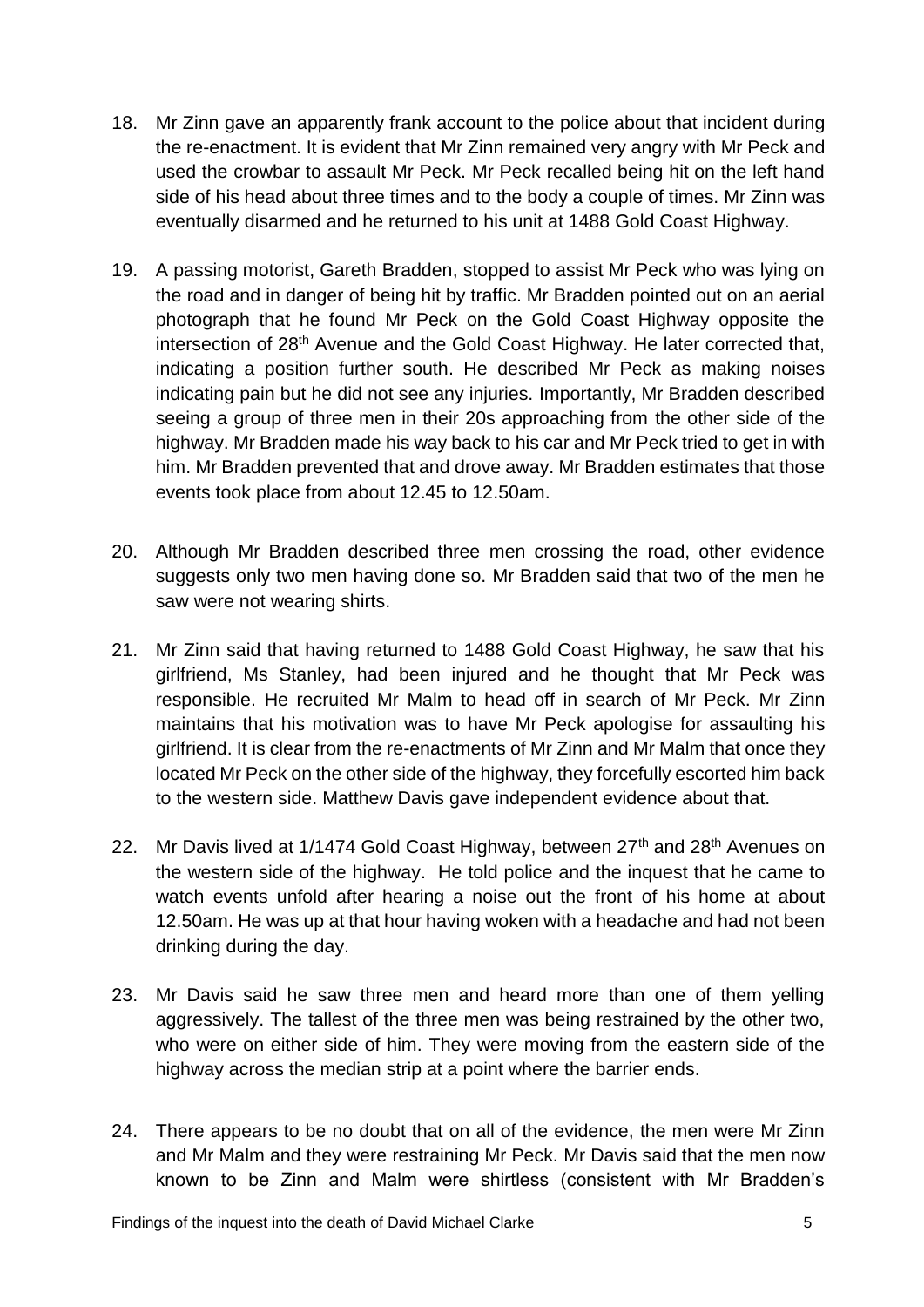description of two of the three males he saw approaching Mr Peck a little earlier), had tattoos and similar haircuts. The latter description is at odds with photographs which show that Mr Zinn had lighter coloured hair, whereas Mr Malm had short, cropped dark hair at the time.

25. Mr Davis notices that one of the men restraining Mr Peck was shorter than the other. He said that the shorter man was on Mr Peck's left side and that that person punched Mr Peck in the head with his right hand. Mr Davis went outside at that point and tried to intervene by yelling out that he had called the police. He heard the following exchange between the shorter man and Mr Peck:

| Shorter male: | You punched my girlfriend                                                      |
|---------------|--------------------------------------------------------------------------------|
| Mr Peck:      | what are you talking about?                                                    |
| Shorter male: | You did. You punched her you prick                                             |
| Mr Peck:      | What?                                                                          |
| Shorter male: | You walked straight in to my house and punched me in the<br>head for no reason |
| Mr Peck:      | No, I didn't                                                                   |

- 26. That makes it clear that the person described by Mr Davis as the shorter male was Mr Zinn. It was clear to Mr Davis at the time that Mr Peck had no idea what Mr Zinn was talking about.
- 27. At about 12.50am, fearing that the situation would escalate, Mr Davis phoned triple-0. He saw that the men had moved down past the bus stop (between his address and  $28<sup>th</sup>$  Avenue). Once they had moved down to the corner of  $28<sup>th</sup>$ Avenue Mr Davis used the bus stop as a shelter while he continued to watch what was going on.

#### <span id="page-8-0"></span>**Mr Zinn kicks Mr Clarke**

- 28. Mr Davis saw another group of three people walking from 1488 Gold Coast Highway towards 28<sup>th</sup> Avenue. There were two females (both with long mousybrown/blonde hair, slight builds and in their 20s) and a male (taller than the group of three – perhaps 5"9 or 5"10). Mr Davis saw the two groups conversing for a couple of minutes, although he was too far away to hear clearly what was being said.
- 29. Mr Davis said he saw the shorter man (who must be Mr Zinn) king hit the same person he had assaulted earlier (Mr Peck). The blow was described as vicious and victim fell to the ground. One of the females (who was more vocal than the other) was hysterical at that point – screaming out "*No. No. Stop*" and "*What have you done?*" As the evidence later reveals, that person must be Summer (Michelle) Harris.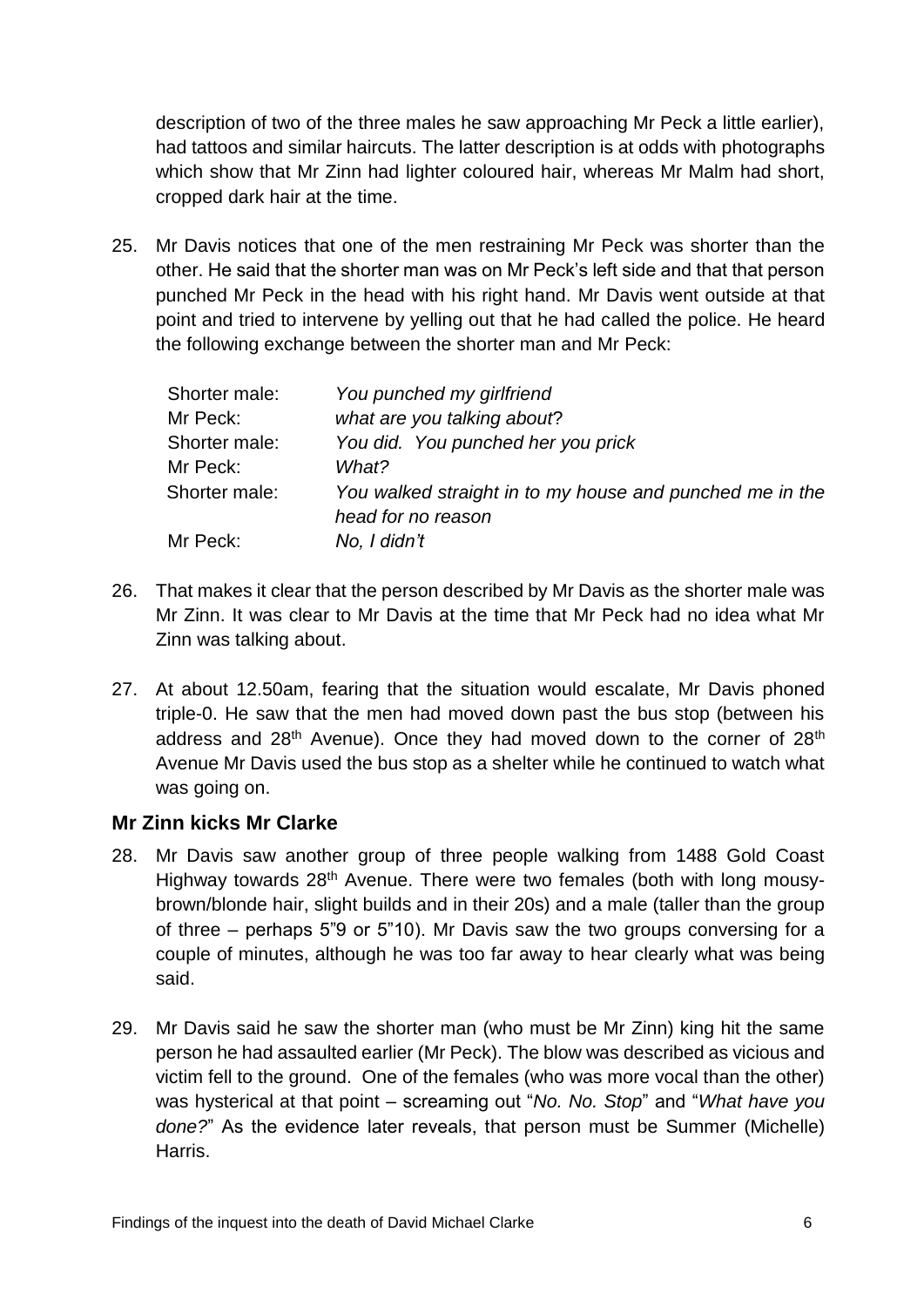30. Once the man was on the ground, Mr Zinn kicked him. Mr Davis described the kick this way: –

> *It reminded me of a kind of kick that you would place a soccer ball in the goal. He had taken at least two running steps and put all of this weight behind his right foot and kicked the man.*

- 31. Mr Davis could not see what part of the man's body the kick connected with but he could tell it connected. After that, Mr Zinn walked back towards 1488 Gold Coast Highway with everyone other than Summer Harris, who was observed consoling the man on the ground. Mr Davis said that he then saw the female help the man to walk back to the same address.
- 32. Mr Davis' evidence should be treated with some care given obvious inaccuracies and his demonstrated desire to be helpful to authorities (for example, by storing the pry bar that he had located on the night). On all of the evidence he must be wrong in saying that the person who was punched and kicked by Mr Zinn at 28<sup>th</sup> Avenue was the same person who was escorted across the highway earlier-
	- Mr Zinn and Mr Malm admit escorting Mr Peck across the highway;
	- Mr Zinn admits to police kicking Mr Clarke at the corner of 28<sup>th</sup> Avenue;
	- Summer Harris said she tended to Mr Clarke after he had been hurt on the corner of 28<sup>th</sup> Avenue;
	- Cheree Monger went to the aid of an older gentlemen in his late fifties (clearly Mr Clarke);
	- Mr Davis first gave evidence that the person escorted across the road and the man who was kicked later on, was older than the other males during the inquest.
- 33. Mr Zinn participated in a record of interview with police and a re-enactment of the relevant events. He admitted that he threw Mr Clarke to the ground and then kicked him while he was on the ground. Mr Zinn accepted that there was no reason, insofar as his personal safety was concerned, to kick Mr Clarke while he was on the ground. He was angry and intoxicated.
- 34. In the record of interview, Mr Zinn was asked to demonstrate the force of the kick using a chair to represent Mr Clarke. In the re-enactment, Detective Buchanan lay down on the roadway for the demonstration. In neither case can the conditions be said to closely replicate those that existed at the relevant time and they are of limited value in determining questions of force and position. While Mr Zinn said in evidence that the force used to kick the chair was "*probably about the same*", I find that is unlikely given that at the time of the demonstration at the police station he was not enraged as he says he was on the night and was targeting a rigid object in a police station. During the re-enactment, the position of Detective Buchanan was an estimation of Mr Clarke's position where it is very unlikely that Mr Zinn was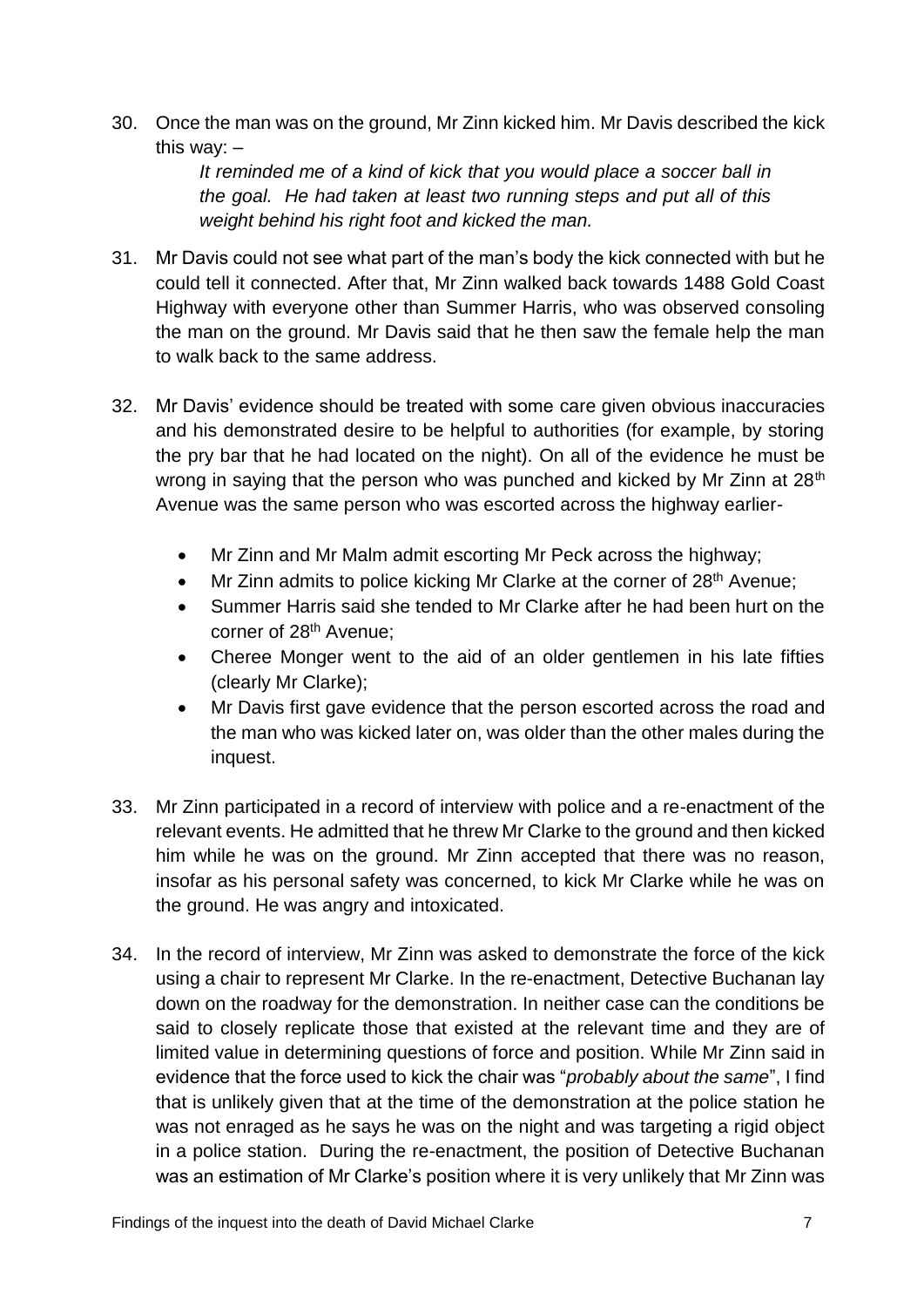paying particular attention to that detail in his enraged and intoxicated state at the relevant time. Further, Detective Buchanan remained still during the demonstration when, as a matter of common sense, Mr Clarke might have been trying to protect himself or get to his feet as the kick was delivered.

- 35. As to a possible motive, Mr Malm added in evidence that he had been told by Mr Zinn that Mr Peck and Mr Clarke had assaulted him and his girlfriend, although that is inconsistent with other evidence. Mr Zinn's evidence, supported by the pursuit of Mr Peck and the exchange heard by Mr Davis, is that Mr Clarke "*shaped up*" to him as he was escorting Mr Peck back to make an apology and he (Zinn) threw him to the ground and then kicked him.
- 36. Mr Malm said that he did not see the kick delivered by Mr Zinn but it was obvious to him that there had been an altercation between the two men. He stayed with Summer Harris to help Mr Clarke and noticed that it seemed as if he were in pain. Curiously, Mr Malm said in evidence that it was "*as if when he fell over – no, his elbow was in his ribs, so the way he's fallen, I don't know, just – it just didn't – it didn't look comfortable"*.
- 37. Cheree Monger noticed what appeared to her to be an injury to Mr Clarke's ribs. Ms Monger lived in a house on 28<sup>th</sup> Avenue and, at about 1.00am on 27 January 2010, was woken by the sound of a female screaming. Ms Monger went to a front window and saw a younger male and female "*and then an elder person sort of staggering behind*" - "*like limping*". The younger pair were both of thin build and walking quickly in a northerly direction. The female had dark hair and a tattoo of a star on her left shoulder. The younger man had "*lots of hair, it reminded me of a golly wog*" and a tattoo on the right leg that covered the leg from the knee to the ankle. That seems likely to be a description of Mr Zinn, rather than Mr Malm.
- 38. Ms Monger said that Mr Clarke told her that he had been bashed and needed to go to hospital. She noticed that Mr Clarke was "*in obvious pain and had a mark "to the lower rib area*". He- "*appeared to have an injury to his ribs*" and was favouring the same side as the mark, although Ms Monger cannot recall which side.
- 39. The confusing aspect of Ms Monger's evidence is the identity of the male person she initially saw from the window. Ms Monger came across the female person (Summer Harris) as she was assisting Mr Clarke to his home. Significantly, Ms Harris told Ms Monger that her boyfriend has assaulted Mr Clarke but her boyfriend at the time was Damion Malm. Ms Monger said that the person she assumed to be the woman's boyfriend then came out of the units at 1488 Gold Coast Highway. The man had a bleeding graze to one of his knuckles and seemed agitated – "*this fellow came out, still hyped up, ranting and raving about having another go at someone*". In light of the other evidence, it is much more likely that that was Mr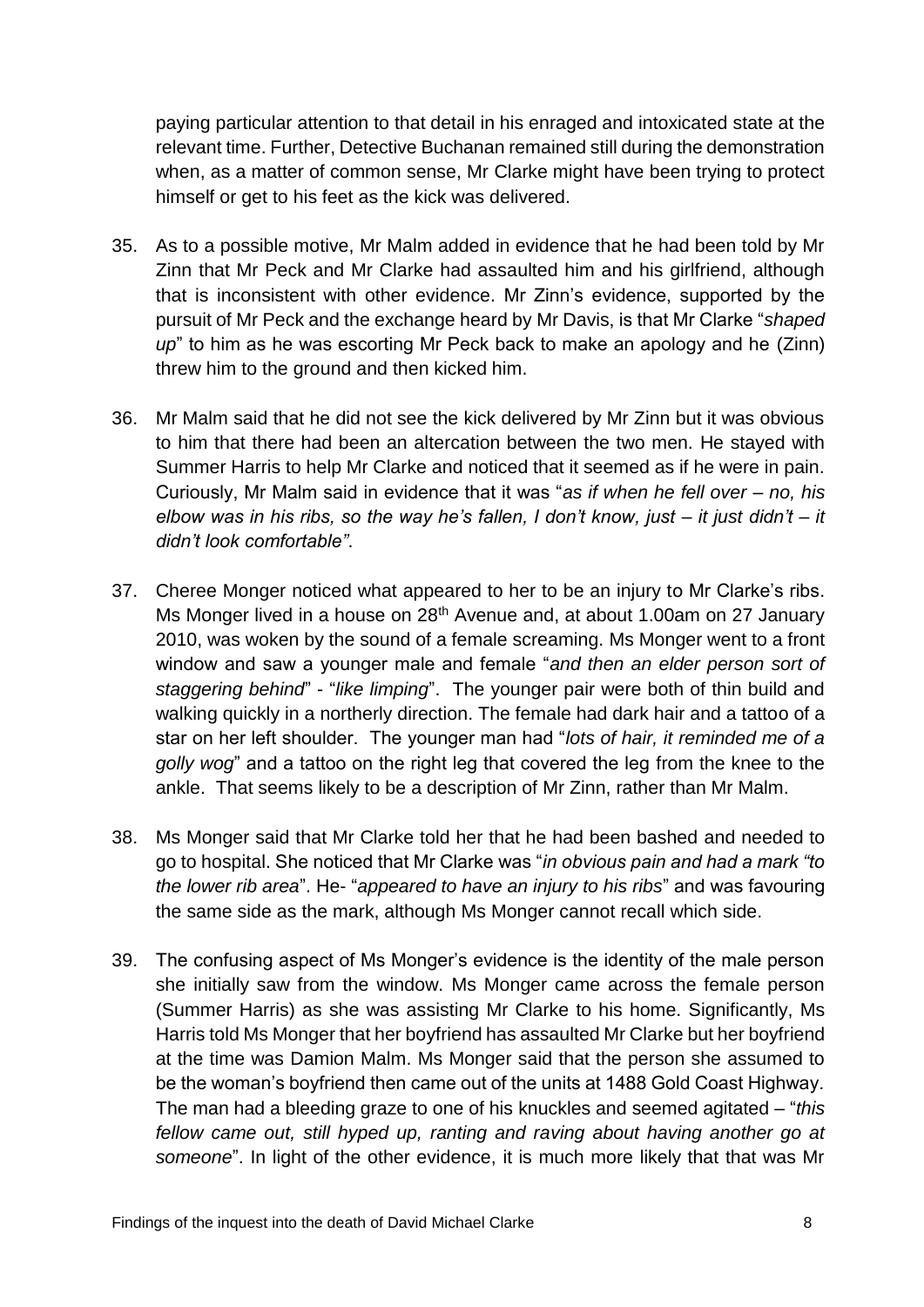Zinn. After all, Mr Zinn has admitted that it was him who threw Mr Clarke to the ground and kicked him.

- 40. Ms Harris said in evidence that it was not her boyfriend who had assaulted Mr Clarke. She explained that she was "*so heightened*" and did not mean to say that to Ms Monger. Ms Harris is probably also mistaken about seeing a cut to Mr Clarke's head at that time, since she is the only person to make mention of it, or to suggest that the kick was delivered to the forehead.
- 41. Ultimately, Ms Monger left Mr Clarke as he walked unassisted to his unit. Mr Peck said that Mr Clarke arrived home about 10 minutes after he arrived at the unit. Mr Clarke said that he had been "*bashed up*" but Mr Peck did not ask by whom. Soon after that, the incident referred to as 'the home invasion' unfolded.

#### <span id="page-11-0"></span>**The home invasion**

- 42. The real relevance of this body of evidence is in whether it can assist to explain Mr Clarke's injuries, in particular the fatal injuries. There is no evidence that Mr Clarke was assaulted, or injured in any other way, during the course of these events.
- 43. Mr Peck said that when he heard yelling outside the door of Mr Clarke's unit "*stuff like, 'we're going to get you'*" – he told Mr Clarke that they needed some weapons because "*these guys are going to kill us*". When he heard someone trying to kick the front door down, Mr Peck grabbed a hammer and went upstairs to hide leaving Mr Clarke downstairs. Mr Clarke's flatmate, Garry Condren, was asleep upstairs.
- 44. The group of people who went to Mr Clarke's unit at that time were Mr Zinn and his flatmate, Patrick Dandy, along with John Dickenson, Tyrone Roser and Jeremy Jessop. Mr Zinn had phoned Mr Dandy who was at a party in Jefferson Lane. There was conflicting evidence about what Mr Dandy and the others were told, however it is clear that it became known to the group that Mr Zinn and his girlfriend had been assaulted in their unit earlier in the night. Mr Dandy told police that after that phone call "*I was as pissed off as a motherfucker and I wanted to get back there and sort shit out*". He and the others rode their skateboards from Jefferson Lane to 1488 Gold Coast Highway.
- 45. Mr Dandy told police that he did not pay a lot of attention to Mr Clarke (who he saw downstairs when he entered the unit) because he was not the target. Despite that, Mr Dandy said that Mr Clarke was "*perfectly fine*" and standing normally.
- 46. Mr Dickenson's evidence was vague and inconsistent with the account he gave to police. He, along with the others, were clearly intoxicated at the time. Relevantly, Mr Dickenson told the police that he saw a man in the lounge room of the unit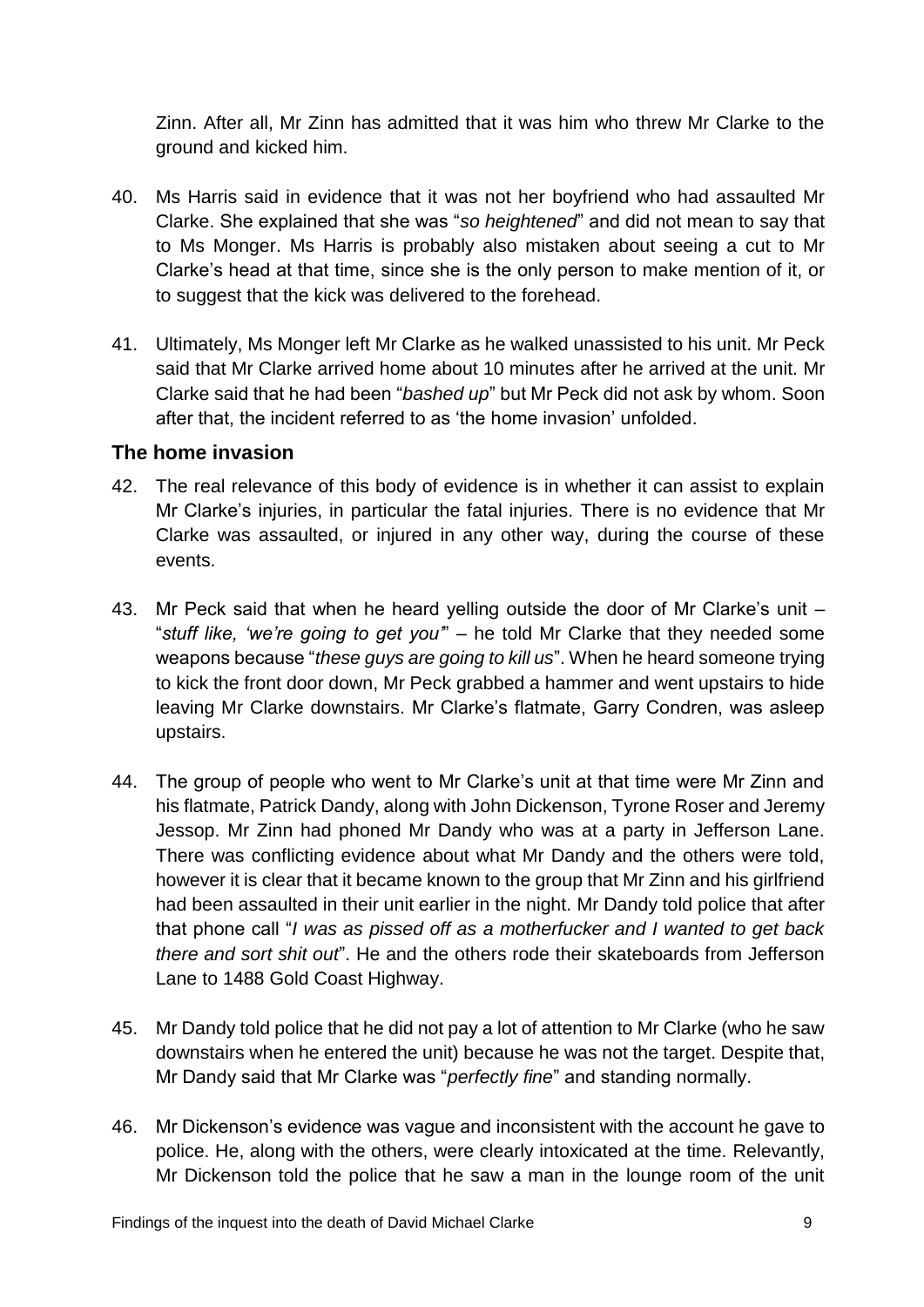when he went in and that the man looked "*shit scared*". That person was clearly Mr Clarke. Mr Dickenson saw two people upstairs – a man in his 40s and dressed in underwear (likely to be Mr Condren) and a man in his 20s (Mr Peck).

- 47. Mr Roser said that he saw a large man in his 40s or 50s in the kitchen area of the unit. Mr Roser only had him under observation for a "*split second*" as he was leaving the unit. Mr Jessop said that he did not see Mr Clarke at all that night.
- 48. While it is clear that Mr Clarke was not assaulted during that incident, the evidence does not assist in clarifying his physical state at the time. Nobody was focused on him in an event that was fuelled by alcohol and rage, and which must have occurred quite quickly.
- 49. After that, Mr Clarke went to Maree Saw's residence at 6/4 Nyrang Avenue, Palm Beach. That address is not far from the units at 1488 Gold Coast Highway and could be accessed by cutting through the back of the unit complex. Terry Davies had gone to Maree's place to sleep and saw Mr Clarke when he arrived. Mr Davis thought that was about 2.30am but it must have been earlier because Constables Magro and Hardy (who saw Mr Clarke a short time later) arrived at 1488 Gold Coast Highway at 1.20am.
- 50. At that time, Mr Davis described Mr Clark as "*very dazed and confused*". Mr Clarke said he had been assaulted and feared for his life but did not give any further details. He did not complain about any injuries. Mr Davis thought that Mr Clarke seemed different in that he did not know where he was and he was upset. Mr Davis saw blood, but no injuries.
- 51. At 1.21am Mr Davis phoned triple-0 and Mr Clarke spoke to the operator, Denis Wheeler. Mr Clarke told Mr Wheeler that:–
	- *My home has been invaded*
	- *I've just been beaten up. I just had to crawl away*
	- *Sorry, I can't talk very well. They've jumped on my ribs*
	- *I've had my whole side kicked in*
- 52. Mr Clarke told Mr Wheeler that he was not sure if he needed an ambulance and that he did not want to go back to unit. Despite that, Mr Wheeler, in a rude and dismissive way, told Mr Clarke to go back to his unit and make a complaint to police who had arrived there.
- 53. Mr Davies walked Mr Clarke back to his unit. Constable Magro and Constable Hardy were already present at the complex and had been talking to Alexandra Stanley, Summer Harris and Patrick Dandy. The officers had detained and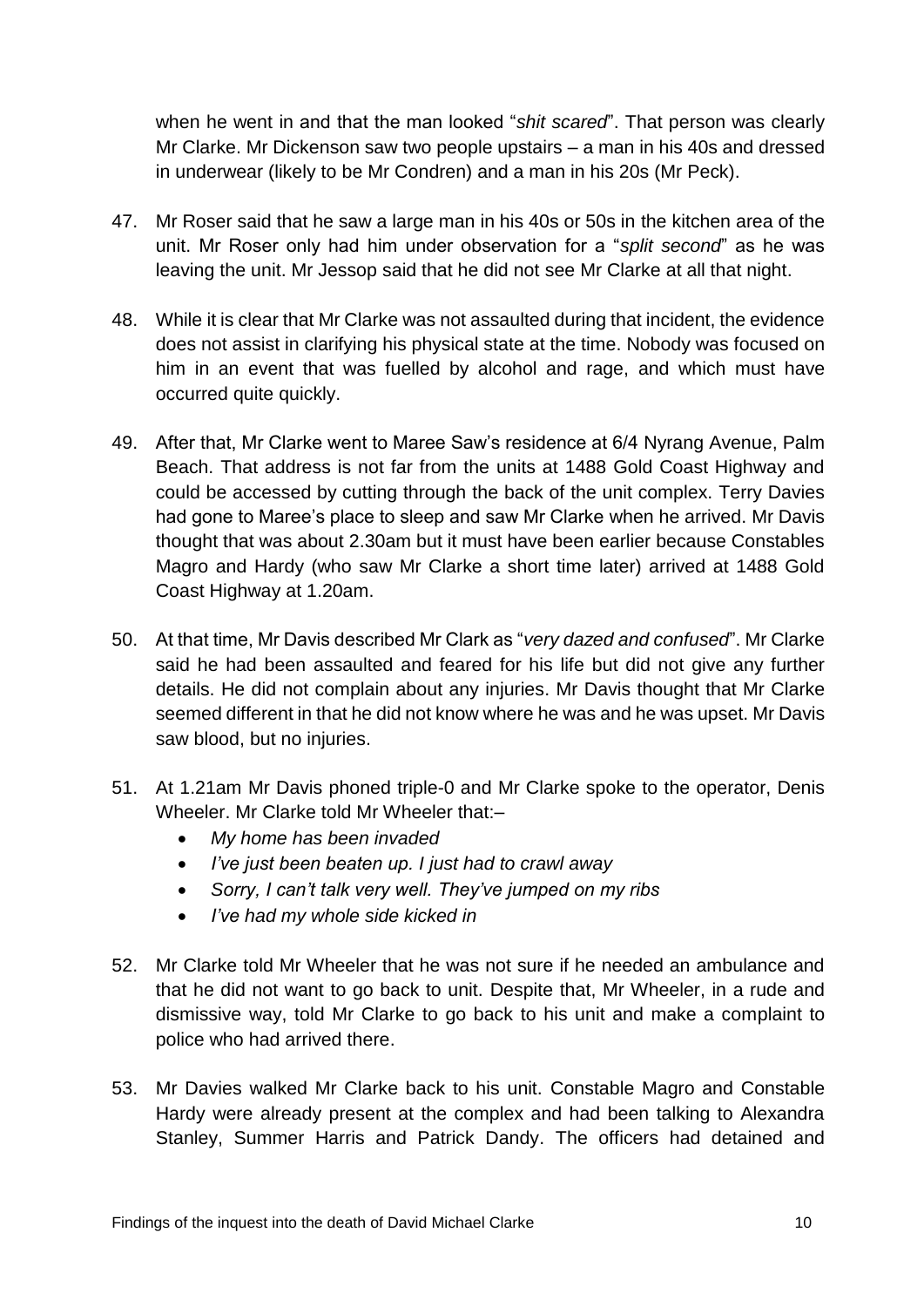released Matthew Peck when they saw Mr Clarke and Mr Davies walking slowly across the grass from the rear of the units

- 54. Significantly, Constable Hardy observed Mr Clarke "*holding his left side, as if injured*". She was unsure if he was holding his stomach or lower ribs. Constable Magro said that Mr Clarke complained of pain to ribs. Both officers saw that Mr Clarke had grazed knuckles. They did not notice a laceration above Mr Clarke's right eye.
- 55. Mr Clarke was uncooperative with the police and made it clear that he did not want medical assistance. Despite that, Constable Hardy told a triple-0 communications officer that "*an older bloke here by the name of Dave (has) been assaulted…he's holding his stomach but I think it' just bruising*." And further, "*he's a lot older and he doesn't look like he's in real good shape but apparently he's an alcoholic as well so…*"
- 56. The Queensland Ambulance Service (QAS) dispatched Mr Mathieu and Mr Hunston to respond to that call. They arrived in the vicinity of 1488 Gold Coast Highway at 2.13am and examined Matthew Peck. They took him to Tweed Hospital where they arrived at 2.42am. Mr Clarke was not examined.
- 57. Ms Harris gave evidence that she saw Mr Clarke walking up the stairs to his unit "*hunched over*" at about 2.30am. She and her sister had been to McDonalds. That is consistent with Mr Clarke going back inside the unit after the police had attended and perhaps after seeing the ambulance leave with Mr Peck.
- 58. The next time Mr Clarke was seen by anyone was at about 8.00am on 27 January 2010 when Mr Davies came to check on him. Mr Clarke was lying on the couch, complaining that his ribs were sore and that he had a headache. Mr Davies noticed injuries on Mr Clarke's face that he had not seen the night before. Ms Harris came to the unit sometime after that. She also observed Mr Clarke to be in bad shape. In her statement to police, Ms Harris described seeing, at that stage, "*a 5 centimetre deep cut to his right forehead all the way to the bone*". He appeared to be in a lot of pain – so much so, that he could not roll over to have a drink of water.
- 59. Ms Harris called triple-0 and gave the operator the impression that the situation involved a potential overdose. Police officers, Piercy (now Williams) and Duroux attended to assist QAS officers Loomes and Borg. They arrived altogether at 10.15am. Mr Clarke said he had not been drinking that morning. He complained of tenderness to his ribs on both sides and grabbed his ribs. Mr Clarke was seen to wince in pain as he stood up and he fainted. He did not know how he had sustained the cut above his eye.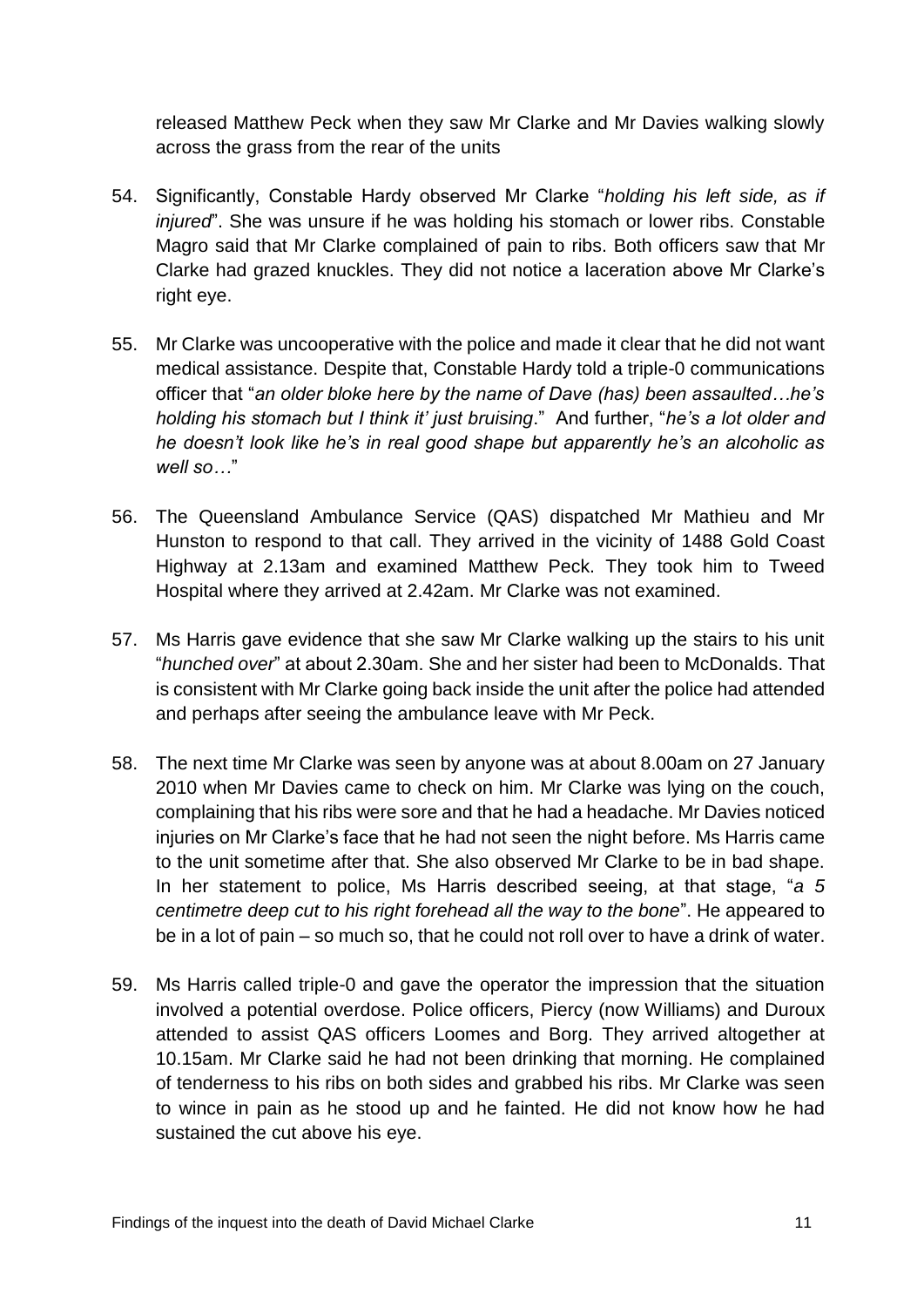60. Mr Clarke was taken to the Robina Hospital and arrived at 11.25am (Exhibit B28, paragraph 7).

#### <span id="page-14-0"></span>**In hospital**

- 61. Shortly after arrival in hospital a sample of Mr Clarke's blood showed a blood alcohol content of 154mg/100mL (0.154 g%). Mr Clarke was appropriately transferred to the Gold Coast Hospital where his condition deteriorated. The evidence of Dr Little was that Mr Clarke's spleen probably ruptured at about 5.30pm on 29 January 2010 when the hospital records show a sudden loss of blood pressure, an increased heart rate (due to shock), lowered consciousness and complaints of increased abdominal pain.
- 62. Despite the best efforts of medical staff, Mr Clarke died from the intra-abdominal haemorrhage in the ICU at 3.50am on 30 January 2010.

#### <span id="page-14-1"></span>**Evidence on post-mortem examination**

63. Dr Little noted that Mr Clarke's spleen was "*much weaker than a normal spleen*" because he suffered from cirrhosis of the liver. That meant that the mere pressure of the ribs onto the spleen could cause it to rupture. Dr Little used the analogy of a half-blown up balloon –

> *I think that probably the mechanism of injury in this case is that he has had an impact on his back which has fractured the ribs and although the ribs themselves haven't actually gone through and made a hole in the spleen themselves, the pressure associated with that is pushed on the spleen and it's almost – it's sort of pushed on one side and stretched the other side so that it's torn under the capsule and then started to bleed and then that just continued to bleed and eventually ruptured*.

- 64. The injury to the spleen caused bleeding under the capsule. Poor blood clotting capacity, due to liver disease, meant that the bleeding continued over several days until the spleen ruptured. That is likely to have happened at about 5.30pm on 29 January 2010 when the hospital records show a sudden loss of blood pressure, an increased heart rate (due to shock), lowered consciousness and complaints of increased abdominal pain. Dr Little said the cause of death was intra-abdominal haemorrhage – one of the largest such haemorrhages Dr Little has ever seen.
- 65. As to the level of force required to cause the injury (to the ribs and the spleen), Dr Little wrote to police – "*The injury causing the rib fractures would have to be reasonably forceful and it also injured the spleen, albeit enlarged and probably more susceptible to injury than a normal spleen, but there was no skin injury over this. A kick by a bare foot could therefore not be excluded since it could possibly not leave any injury*."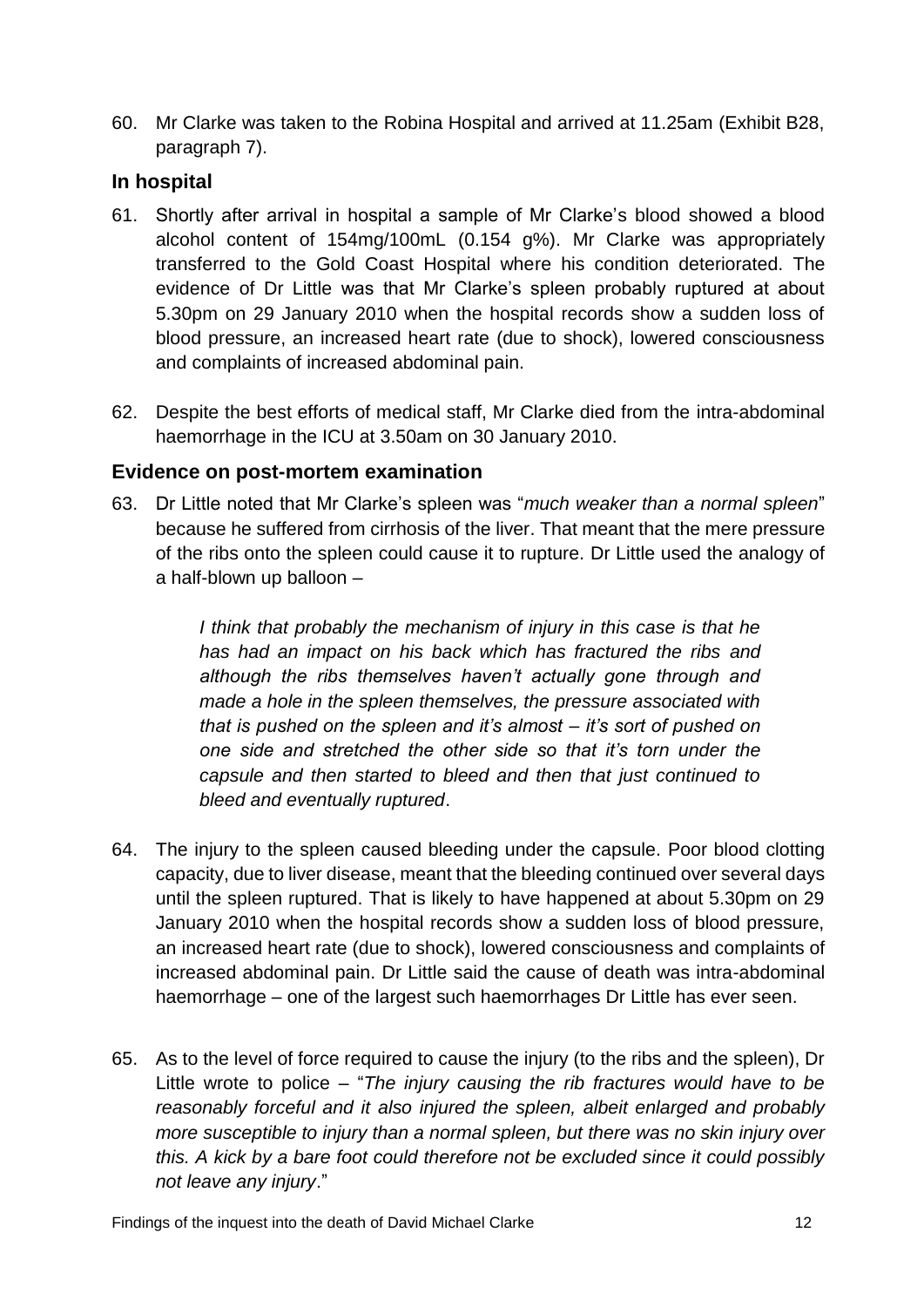- 66. Amongst the myriad possibilities, including a fall, Dr Little said that a kick delivered with momentum, even with a bare foot, could cause the injury. Even without momentum (and Mr Zinn denies there was such), Dr Little could not exclude a kick as causing the fatal injury.
- 67. Evidence that Mr Clarke complained of pain and appeared to have injured ribs immediately after the kick provides support for that possibility. Importantly, Dr Little confirmed that there were no other injuries that could explain a complaint of pain in that area.
- 68. Under cross-examination, Dr Little confirmed that she had seen Mr Zinn's reenactment. She told the police, and gave evidence that the site of the rib fractures and injured spleen is more to the back (9 cm from the spine on the left) so that had Mr Clark been lying in the same position as the police officer in the demonstration, the site of the injury would have been protected.
- 69. As to the level of force required, Dr Little expressed some doubt about whether a bare footed kick, delivered without martial arts experience, would be sufficient. Dr Little was more certain that a kick with momentum could cause the injuries without necessarily leaving bruising to. There was subcutaneous bruising connected with the rib and splenic injuries. Mr Zinn's evidence was that he regularly walked about with bare feet – sometimes all day and for days on end – such that it can be inferred that they were toughened.
- 70. Mr Clarke had sustained a number of other injuries "*shortly before he came to hospital*". Those injuries included –
	- Blunt-force laceration above the right eye
	- Swelling to the back of the head on the left side
	- A bruise to the left side of the trunk the only bruise that was not a deep injury
	- Fracture of the fifth finger on the right hand
	- Bruising to the central and right lower back, including three linear bruises
	- Bruising to toes on the right foot
- 71. Dr Little agreed that those injuries (in particular the laceration, the fractured finger and bruised toes) could have been caused by a fall - "*although, more classically, if you fall, you tend to fracture your wrist.*

## <span id="page-15-0"></span>**Findings of fact**

72. The standard of proof to be applied in making findings of fact is the balance of probabilities, conforming with the sliding scale of satisfaction in *Briginshaw v Briginshaw* (1938) 60 CLR 336. Importantly, though, the Court in *Hurley v*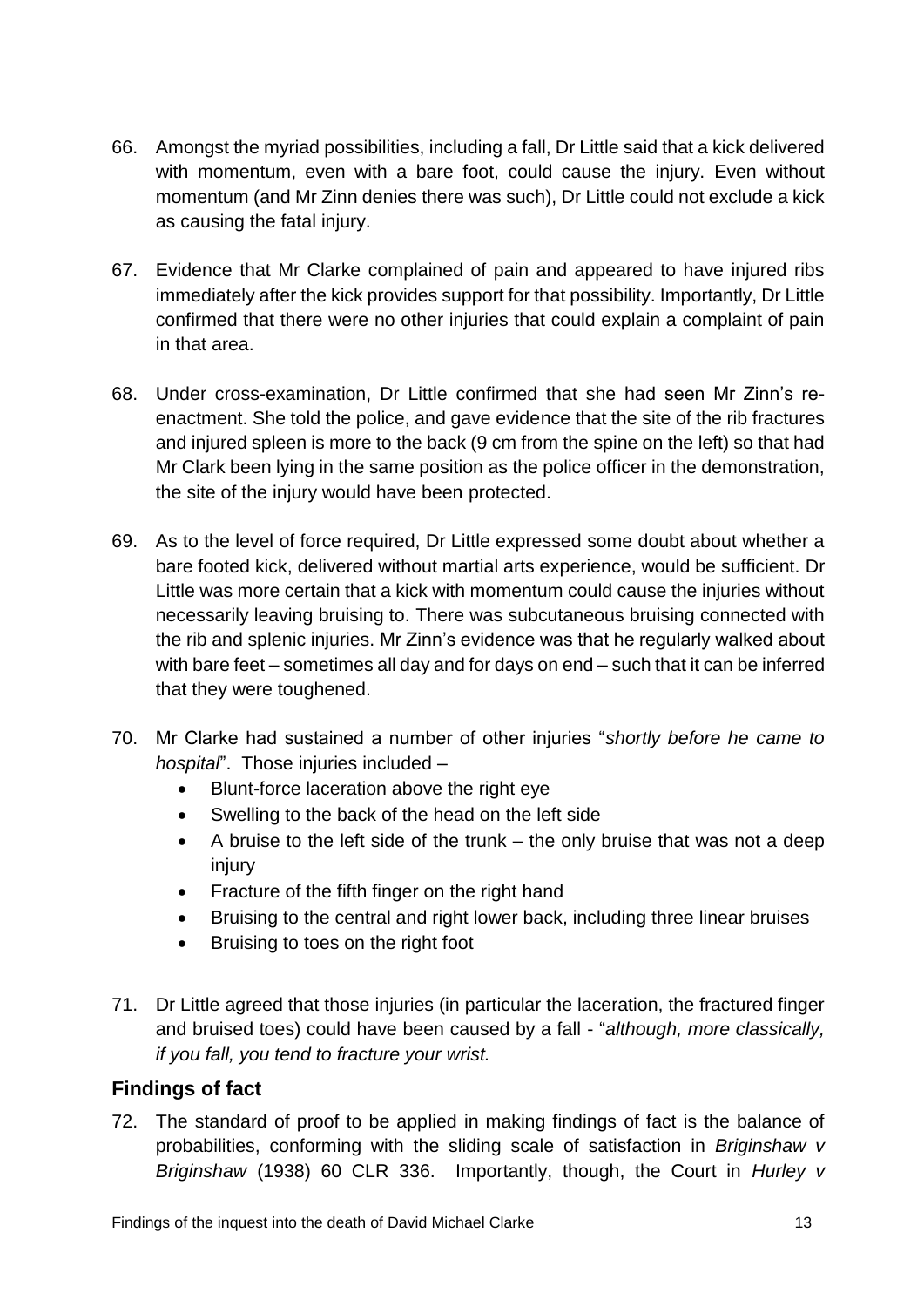*Clements & Ors* [2009] QCA 167 pointed out that the following ought be kept in mind – Firstly "…*an inquest is a fact finding exercise and not a method of apportioning guilt…In an inquest it should never be forgotten that there are no parties, there is no indictment, there is no prosecution, there is no defence, there is no trial, simply an attempt to establish facts. It is an inquisitorial process, a process of investigation quite unlike a trial where the prosecutor accuses and the accused defends, the judge holding the balance or the ring, whichever metaphor one chooses to use*" – citing *R v South London Coroner; ex parte Thompson* at [26]; and

Secondly, "*the application of the sliding scale of satisfaction test explained in Briginshaw v Briginshaw does not require a tribunal of fact to treat hypotheses that are reasonably available on the evidence as precluding it from reaching the conclusion that a particular fact is more probable than not*" – at [27].

- 73. The questions of fact that I must find if available on the evidence are:-
	- (i) What caused Mr Clarke's injury?
	- (ii) Who, if anyone caused Mr Clarke's injury?
- 74. Having regard to the requisite standard of proof, I find that the evidence supports the following findings of fact in respect of those questions –
	- (i) Mr Clarke was not fatally injured (if he was injured at all) during the altercation involving Matthew Sokol earlier in the night on 26 January 2010;
	- (ii) At about 12.50am, Mr Zinn kicked Mr Clarke to the left side of the back of his body, using force greater than that demonstrated by him at the police station or at the scene;
	- (iii) While the evidence of Mr Matthew Davis was inconsistent in parts, there is no reason to doubt his description of the kick as one delivered with force and momentum – that is particularly so in light of Mr Zinn's evidence that he was intoxicated and angry at the time;
- 75. It is more probable than not the injuries to Mr Clarke's ribs and spleen were a result of being kicked by Mr Zinn because –
	- (i) Mr Clarke had the appearance of having suffered an injury to his ribs immediately after he was kicked (based on Cheree Monger's independent evidence);
	- (ii) Mr Clarke was not assaulted between that incident and the attendance of Constables Magro and Hardy at about 1.20am (i.e. he was not assaulted during the alleged home invasion) – nor is there evidence of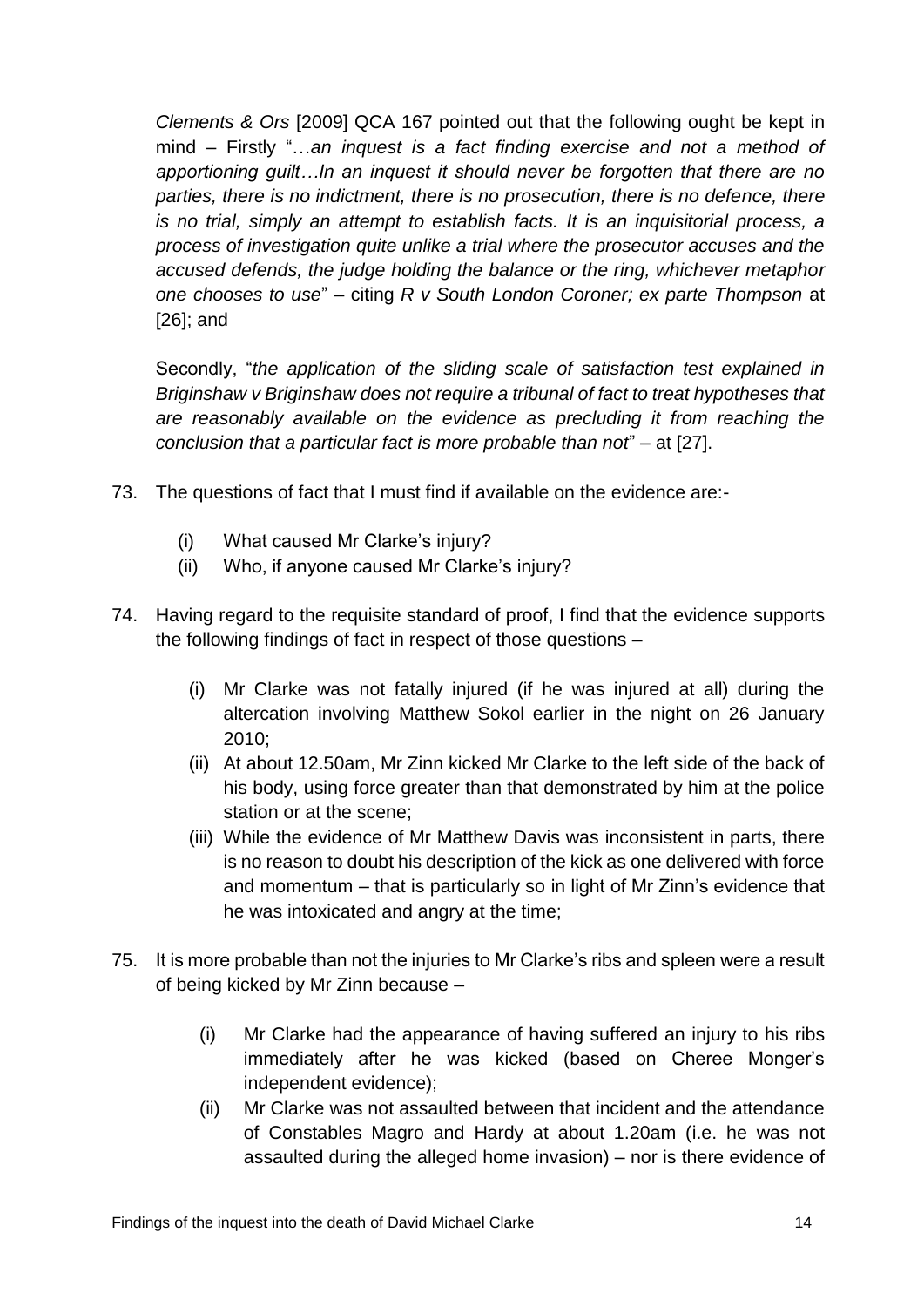any other event that might have resulted in the appearance of him having suffered an injury to his ribs;

- (iii) Mr Clarke told Mr Wheeler that "*they've jumped on my ribs*" and that he had "*had my whole side kicked in*" – an inaccurate description of the admitted assault by Mr Zinn, explicable by Mr Clarke's intoxication and injuries;
- (iv) Constables Magro and Hardy observed Mr Clarke holding his left side in the area of his stomach or lower ribs;
- (v) Mr Clarke's condition deteriorated in the hours before he was next seen, consistent with the slow bleeding into the splenic capsule described by Dr Little;
- (vi) There were no other injuries to explain the pain demonstrated by Mr Clarke immediately after the kick (again, as described by Ms Monger), such that whatever happened to cause the laceration above Mr Clarke's eye and perhaps other injuries (for example to his finger and foot) did not cause the injuries to Mr Clarke's ribs and spleen;
- (vii) Mr Clarke's spleen was already enlarged on account of his liver disease and a kick (more likely with some momentum) could cause the injuries to the ribs and spleen.
- (viii) The injury to Mr Clarke's spleen was fatal.
- 76. I find , pursuant to s. 45:-
	- (i) The deceased's name is David Michael Clarke;
	- (ii) He died on 30.01.2010 at Gold Coast Hospital;
	- (iii) He died of an intra-abdominal haemorrhage after rupturing his spleen;
	- (iv) He ruptured his spleen after being kicked by Jeffrey Walter Zinn.

## <span id="page-17-0"></span>**A referral pursuant to section 48 of the Act?**

- 77. Section 48(2) of the Act provides that
	- (2) If, from information obtained while investigating a death, a coroner reasonably suspects a person has committed an offence, the coroner must give the information to –
		- (a) for an indictable offence the Director of Public Prosecutions.
- 78. Having considered all of the evidence I refer the papers to the Director of Public Prosecutions.

#### <span id="page-17-1"></span>**Systemic issues**

79. The systemic issues for examination in the inquest were –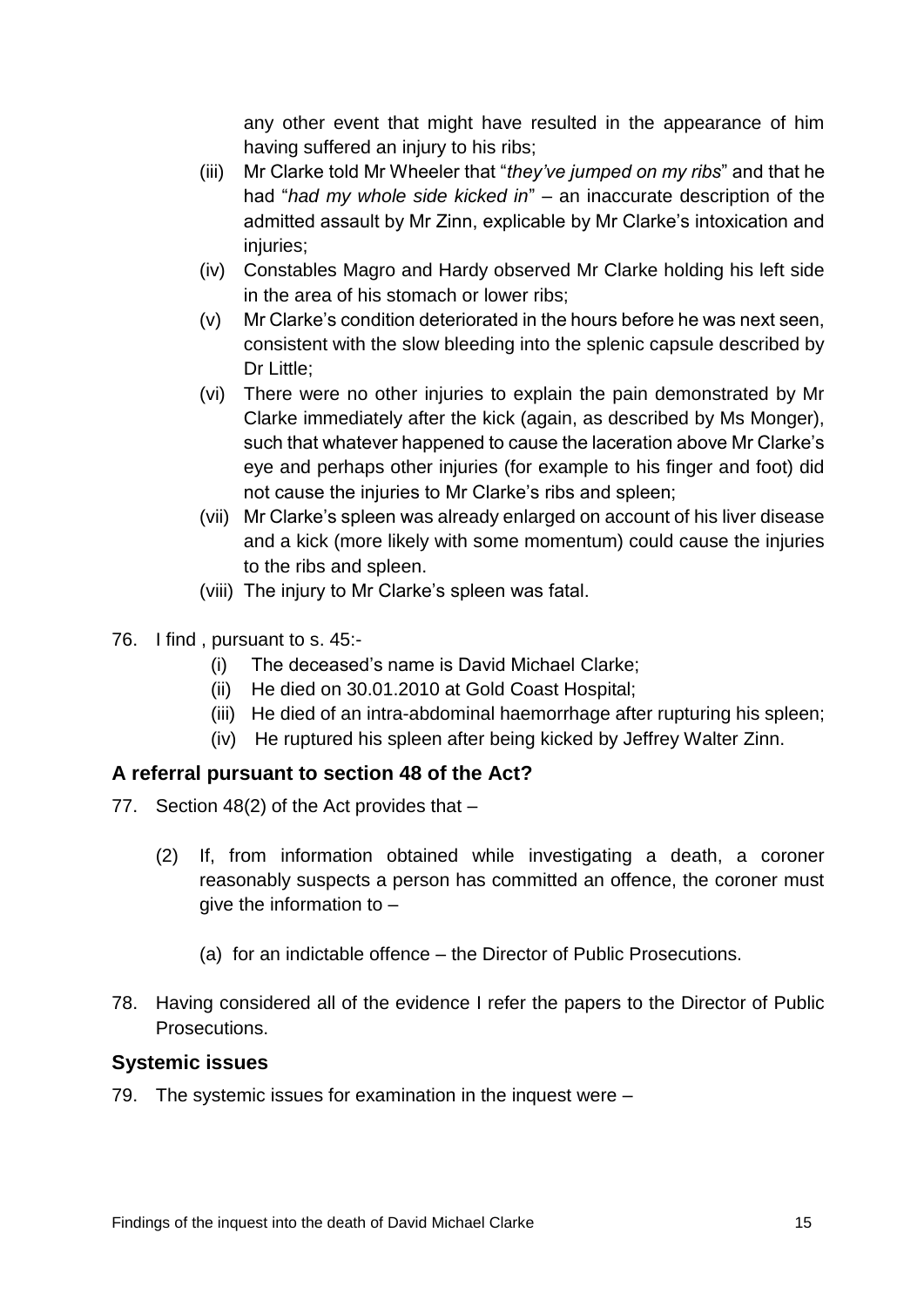- (i) The adequacy and appropriateness of the interactions with Mr Clarke by responding police, emergency communications staff and hospital staff leading up to his admission to hospital, and subsequent death;
- (ii) Whether the police investigation into the assaults upon Mr Clarke ought to have been commenced earlier; and
- (iii) Whether any change to the existing arrangements for reporting assaults by hospital staff committed upon patients prior to their arrival at the hospital, with or without the consent of the patient, are necessary and appropriate.
- 80. Section 46 of the Act relevantly provides that
	- (1) A coroner may, whenever appropriate, comment on anything connected with a death investigated at an inquest that relates to –
		- (a) public health or safety; or
		- (b) the administration of justice; or
		- (c) ways to prevent deaths from happening in similar circumstances in the future.

#### <span id="page-18-0"></span>**The Gold Coast Hospital and Queensland Health**

- 81. Counsel for the Gold Coast Hospital and Health Service (GCHHS) and Queensland Health (QH) has summarised the evidence relevant to the first and third of the systemic issues. I accept the submission by counsel for GCHHS that no adverse finding should be made about GCHHS or QH, and/or their employees and I make no adverse findings.
- 82. As to the question of the adequacy and appropriateness of the interactions with Mr Clarke by responding police, emergency communications staff and hospital staff leading up to Mr Clarke's admission to hospital and subsequent death and whether any changes to existing arrangements should be recommended by me, at the time of Mr Clarke's death there was no memorandum of understanding between the Chief Executive of Queensland Health and the QPS. Such a memorandum of understanding did commence on 26 July 2013.
- 83. I am informed that the current MOU is under review and I would recommend that this inquest be used as a case study to inform that review and that the merits (or otherwise) of sharing information with police in circumstances where the patient's condition is potentially the result of criminal conduct be considered together with appropriate protocols for doing so.